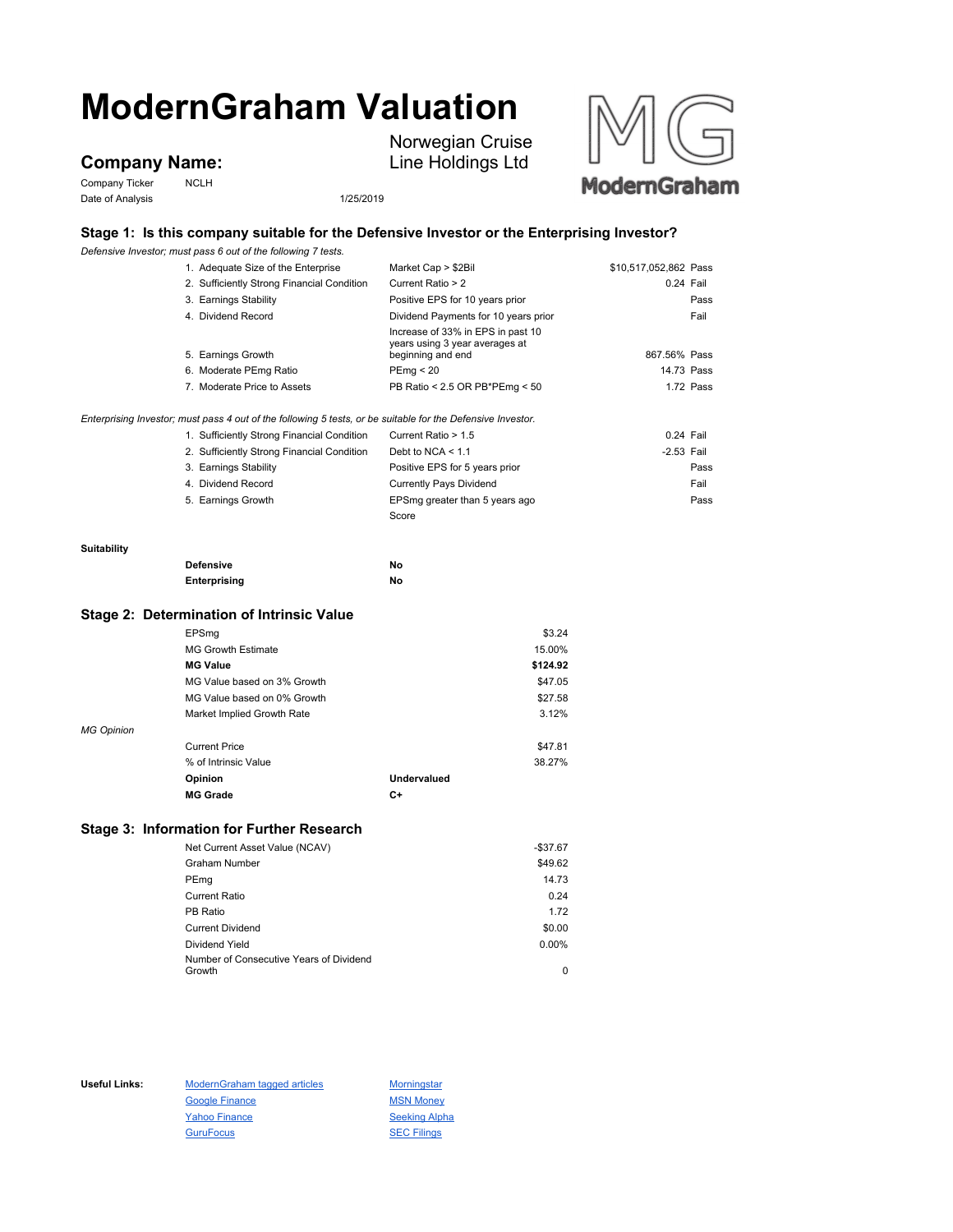| <b>EPS History</b> |        | <b>EPSmg History</b>                 |                  |
|--------------------|--------|--------------------------------------|------------------|
| Next Fiscal Year   |        |                                      |                  |
| Estimate           |        | \$4.35 Next Fiscal Year Estimate     | \$3.24           |
| Dec2017            | \$3.31 | Dec2017                              | \$2.47           |
| Dec2016            | \$2.78 | Dec2016                              | \$1.87           |
| Dec2015            | \$1.86 | Dec2015                              | \$1.32           |
| Dec2014            | \$1.62 | Dec2014                              | \$0.95           |
| Dec2013            | \$0.49 | Dec2013                              | \$0.58           |
| Dec2012            | \$0.94 | Dec2012                              | \$0.55           |
| Dec2011            | \$0.62 | Dec2011                              | \$0.31           |
| Dec2010            | \$0.13 | Dec2010                              | \$0.13           |
| Dec2009            | \$0.33 | Dec2009                              | \$0.11           |
| Dec2008            | \$0.00 | Dec2008                              | \$0.00           |
| Dec2007            | \$0.00 | Dec2007                              | \$0.00           |
| Dec2006            | \$0.00 | Dec2006                              | \$0.00           |
| Dec2005            | \$0.00 | Dec2005                              | \$0.00           |
| Dec2004            | \$0.00 | Dec2004                              | \$0.00           |
| Dec2003            | \$0.00 | Dec2003                              | \$0.00           |
| Dec2002            | \$0.00 | Dec2002                              | \$0.00           |
| Dec2001            |        | \$0.00 Balance Sheet Information     | 9/1/2018         |
| Dec2000            |        | \$0.00 Total Current Assets          | \$727,408,000    |
| Dec1999            |        | \$0.00 Total Current Liabilities     | \$3,052,179,000  |
| Dec1998            |        | \$0.00 Long-Term Debt                | \$5,875,252,000  |
|                    |        | <b>Total Assets</b>                  | \$15,316,122,000 |
|                    |        | Intangible Assets                    | \$2,241,747,000  |
|                    |        | <b>Total Liabilities</b>             | \$9,118,032,000  |
|                    |        | Shares Outstanding (Diluted Average) | 222,753,000      |